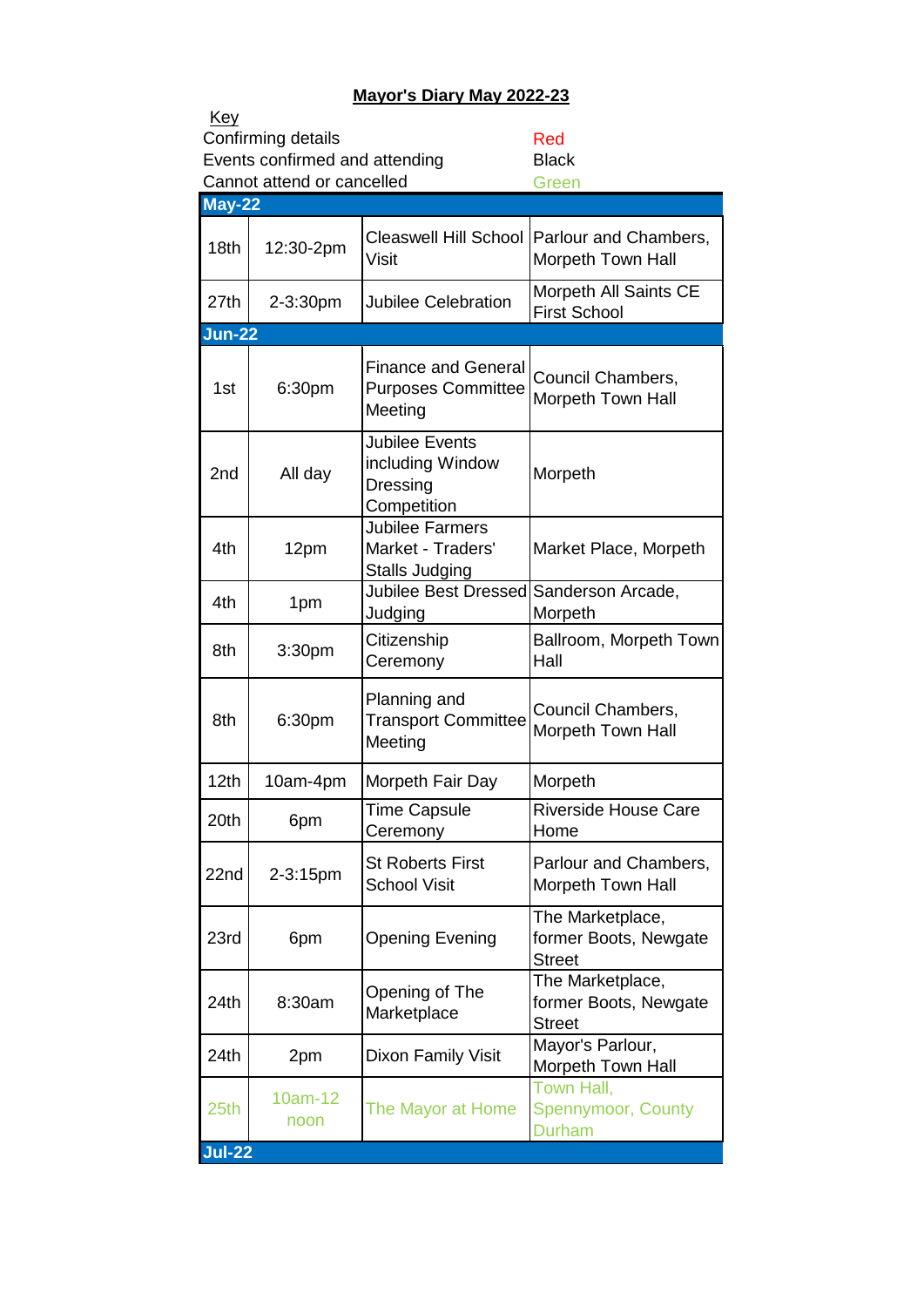| 6th              | 6:30pm             | <b>Finance and General</b><br><b>Purposes Committee</b><br>Meeting | Council Chambers,<br>Morpeth Town Hall             |
|------------------|--------------------|--------------------------------------------------------------------|----------------------------------------------------|
| 9th              | 11am               | <b>Garden Fete</b>                                                 | Millennium Green                                   |
| 9th              | $7-11$ pm          | Floral Clock 70's<br><b>Flower Power Disco</b>                     | <b>St James Community</b><br>Centre                |
| 10th             | 3pm                | <b>Morpeth Harriers</b><br><b>Track Visit</b>                      | Kind Edward VI High<br><b>School Running Track</b> |
| 13 <sub>th</sub> | 5:30-7pm           | <b>Squirrels (New</b><br>Junior Scout Troop)<br>Invitation         | <b>Scout Hut, Staithes</b><br>Lane                 |
| 13 <sub>th</sub> | 6:30pm             | Planning and<br><b>Transport Committee</b><br>Meeting              | Council Chambers,<br>Morpeth Town Hall             |
| 17th             | 12 noon-4pm        | Picnic in the Park                                                 | <b>Carlisle Park</b>                               |
| 26th             | 3:30 <sub>pm</sub> | Citizenship<br>Ceremony                                            | Ballroom, Morpeth Town<br>Hall                     |
| <b>Aug-22</b>    |                    |                                                                    |                                                    |
| 22nd             | 7-10pm             | <b>Ellington Colliery</b><br><b>Band Fundraiser</b>                | Lollo Rosso                                        |
| <b>Sep-22</b>    |                    |                                                                    |                                                    |
| 7th              | 6:30pm             | <b>Finance and General</b><br><b>Purposes Committee</b><br>Meeting | Council Chambers,<br>Morpeth Town Hall             |
| 11th             | All day            | <b>Great North Run in</b><br>aid of Wansbeck<br>Valley Food Bank   | Newcastle                                          |
| 14th             | 6:30pm             | Planning and<br><b>Transport Committee</b><br>Meeting              | Council Chambers,<br>Morpeth Town Hall             |
| 15th             | $2-4pm$            | Heritage Open Days                                                 | Parlour and Chambers,<br>Morpeth Town Hall         |
| 21st             | 6:30pm             | <b>Full Council Meeting</b>                                        | Council Chambers,<br>Morpeth Town Hall             |
| <b>Oct-22</b>    |                    |                                                                    |                                                    |
| 1st $\&$<br>2nd  | All day            | <b>Food Festival</b>                                               | Morpeth                                            |
|                  |                    | <b>Finance and General</b>                                         | Council Chambers,                                  |
| 5th              | 6:30pm             | <b>Purposes Committee</b><br>Meeting                               | Morpeth Town Hall                                  |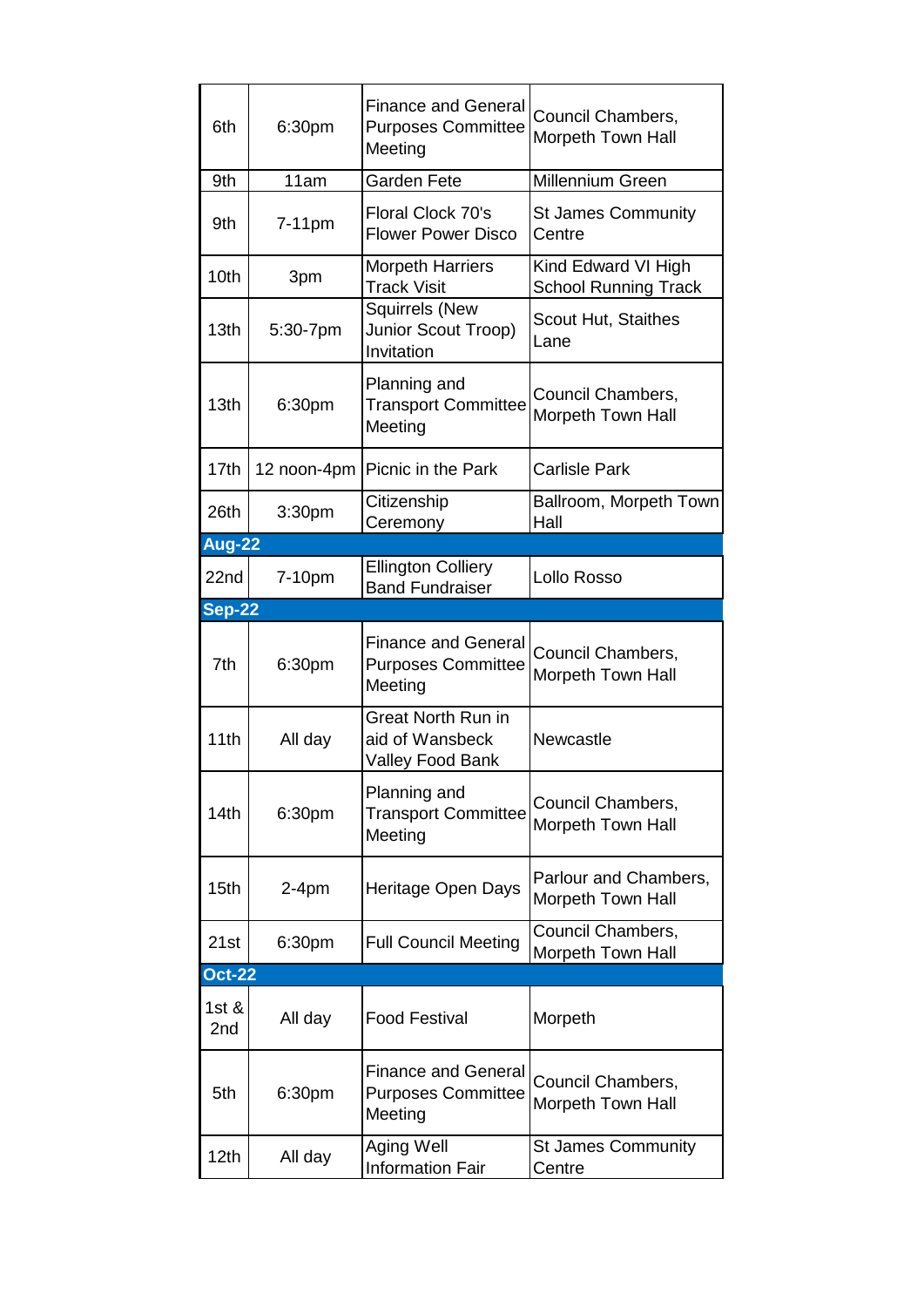| 12th             | 6:30pm  | Planning and<br><b>Transport Committee</b><br>Meeting               | Council Chambers,<br>Morpeth Town Hall |
|------------------|---------|---------------------------------------------------------------------|----------------------------------------|
| <b>Nov-22</b>    |         |                                                                     |                                        |
| 2nd              | 6:30pm  | <b>Finance and General</b><br><b>Purposes Committee</b><br>Meeting  | Council Chambers,<br>Morpeth Town Hall |
| 9th              | 6:30pm  | Planning and<br><b>Transport Committee</b><br>Meeting               | Council Chambers,<br>Morpeth Town Hall |
| 16th             | 6:30pm  | <b>Full Council Meeting</b>                                         | Council Chambers,<br>Morpeth Town Hall |
| 19 <sub>th</sub> | All day | Christmas Lights<br>Switch on                                       | Morpeth                                |
| 25 <sub>th</sub> | 7pm     | Ashington and<br><b>District Male Voice</b><br><b>Choir Concert</b> | <b>County Hall</b>                     |
| <b>Dec-22</b>    |         |                                                                     |                                        |
| 7th              | 6:30pm  | <b>Finance and General</b><br><b>Purposes Committee</b><br>Meeting  | Council Chambers,<br>Morpeth Town Hall |
| 14th             | 6:30pm  | Planning and<br><b>Transport Committee</b><br>Meeting               | Council Chambers,<br>Morpeth Town Hall |
| <u>Jan-23</u>    |         |                                                                     |                                        |
| 11th             | 6:30pm  | <b>Finance and General</b><br><b>Purposes Committee</b><br>Meeting  | Council Chambers<br>Morpeth Town Hall  |
| 18 <sub>th</sub> | 6:30pm  | <b>Full Council Meeting</b>                                         | Council Chambers,<br>Morpeth Town Hall |
| 23rd             |         | <b>Chinese New Year</b>                                             |                                        |
|                  | 7pm     | <b>Banquet</b>                                                      | Mulan                                  |
| 25th             | 6:30pm  | <b>Burns Night</b>                                                  | Sun Inn                                |
| 25 <sub>th</sub> | 6:30pm  | Planning and<br><b>Transport Committee</b><br>Meeting               | Council Chambers,<br>Morpeth Town Hall |
| <b>Feb-23</b>    |         |                                                                     |                                        |
| 1st              | 6:30pm  | <b>Finance and General</b><br><b>Purposes Committee</b><br>Meeting  | Council Chambers,<br>Morpeth Town Hall |